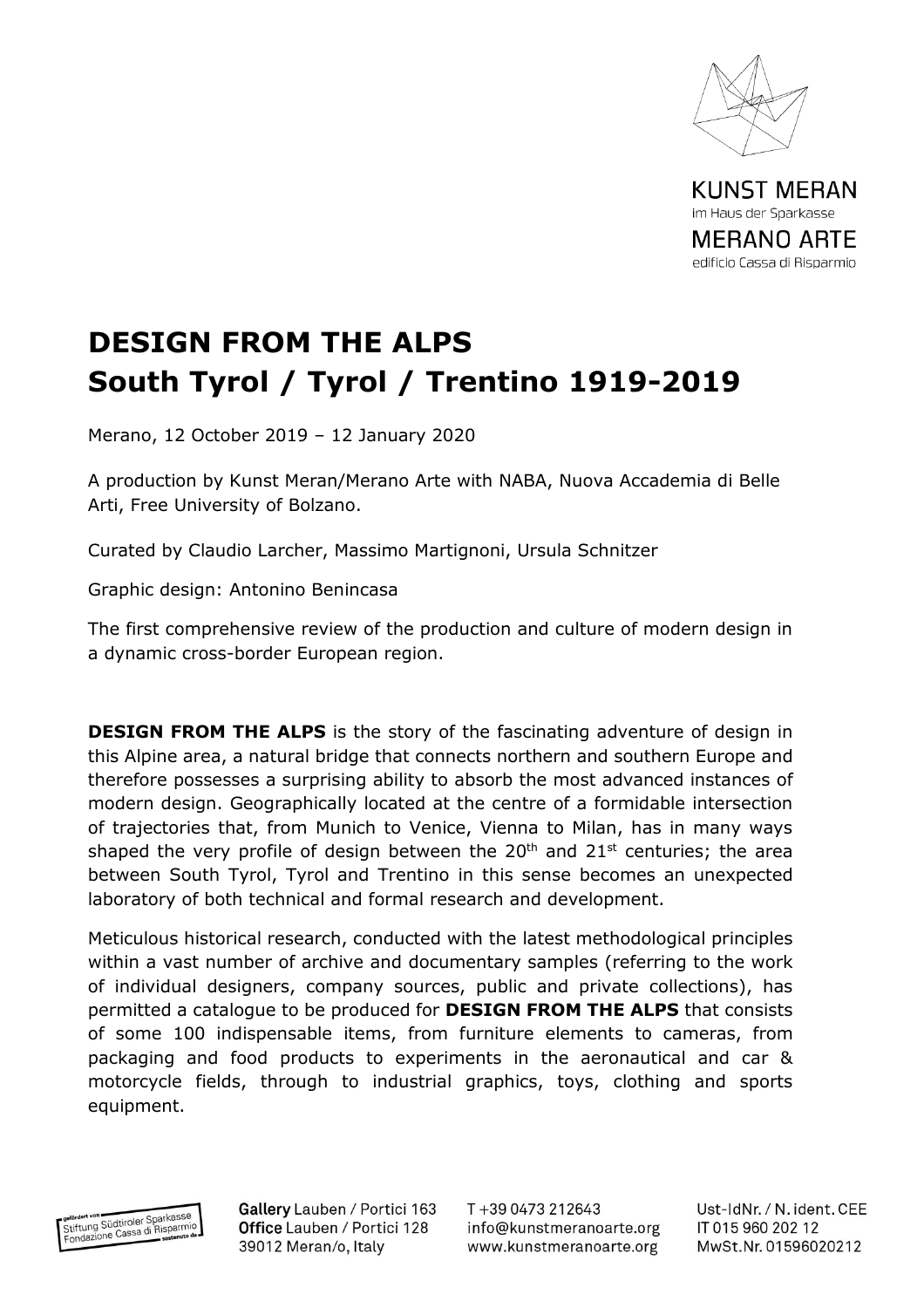

edificio Cassa di Risparmio

**Between 1919 and 1945**, in the first phase of **DESIGN FROM THE ALPS**, the emerging characters were the secessionist echoes, the experimentalisms of the second Futurism, the connections with the avant-garde tendencies of Bauhaus and Rationalism, the genius of the numerous overlooked authors who grew up in the "genius loci", exploiting and elaborating in new terms the suggestions provided by the mountainous nature of the region with its ancient and powerful memories of the trades of building, foodstuffs and crafts.

**After the Second World War**, it was instead the ability to keep pace with international technological progress to highlight an effective operating strategy that mainly involved the food industry, mechanical engineering and cableway installations. **From the Sixties onwards**, moreover, it was the idea of exchange and comparison that moved local designers, able to find their creative dimension in the major European centres. This vision now continues and strengthens **today** with the elimination of distances and the rediscovery of local traditions as a saving and regenerating force. All of this rich interweaving represents the true story of **DESIGN FROM THE ALPS**.

The protagonists, the supporting cast, the rediscovered authors, the discoveries and the surprises: **DESIGN FROM THE ALPS** tells of the collective work, sometimes performed in parallel, sometimes not, of the numerous voices that, with their works and research, fashioned the design landscape that forms the background to the entire exhibition. There are the leading names such as **Fortunato Depero**, capable of profoundly renovating the entire Italian scene from his base in Rovereto, or **Anton Hofer**, who specialised in textiles and furniture, a former student of Kolo Moser in Vienna.

To these can be added the standing patrol of architects and designers active in the initial post-war period, some of the very highest level, from **Luciano Baldessari** to **Adalberto Libera**, **Gino Pollini** – who in 1929 exhibited a pioneering "electric apartment" in Bolzano – **Lois Welzenbacher** and **Clemens Holzmeister**. The family bond of **Ettore Sottsass** – Senior and Junior – constituted a state of affairs both unusual and unique, with **Ettore Sottsass Jr**, who was born in Innsbruck, grew up in Trento and worked in Milan, in some ways emblematic of all the designers born in these lands.

gefördert von<br>Stiftung Südtiroler Sparkasse<br>Fandezione Cassa di Risparmi efördert von Südtiroler Sparkasse<br>Stiftung Südtiroler Sparkasse<br>Fondazione Cassa di Risparmito da Gallery Lauben / Portici 163 Office Lauben / Portici 128 39012 Meran/o, Italy

T+39 0473 212643 info@kunstmeranoarte.org www.kunstmeranoarte.org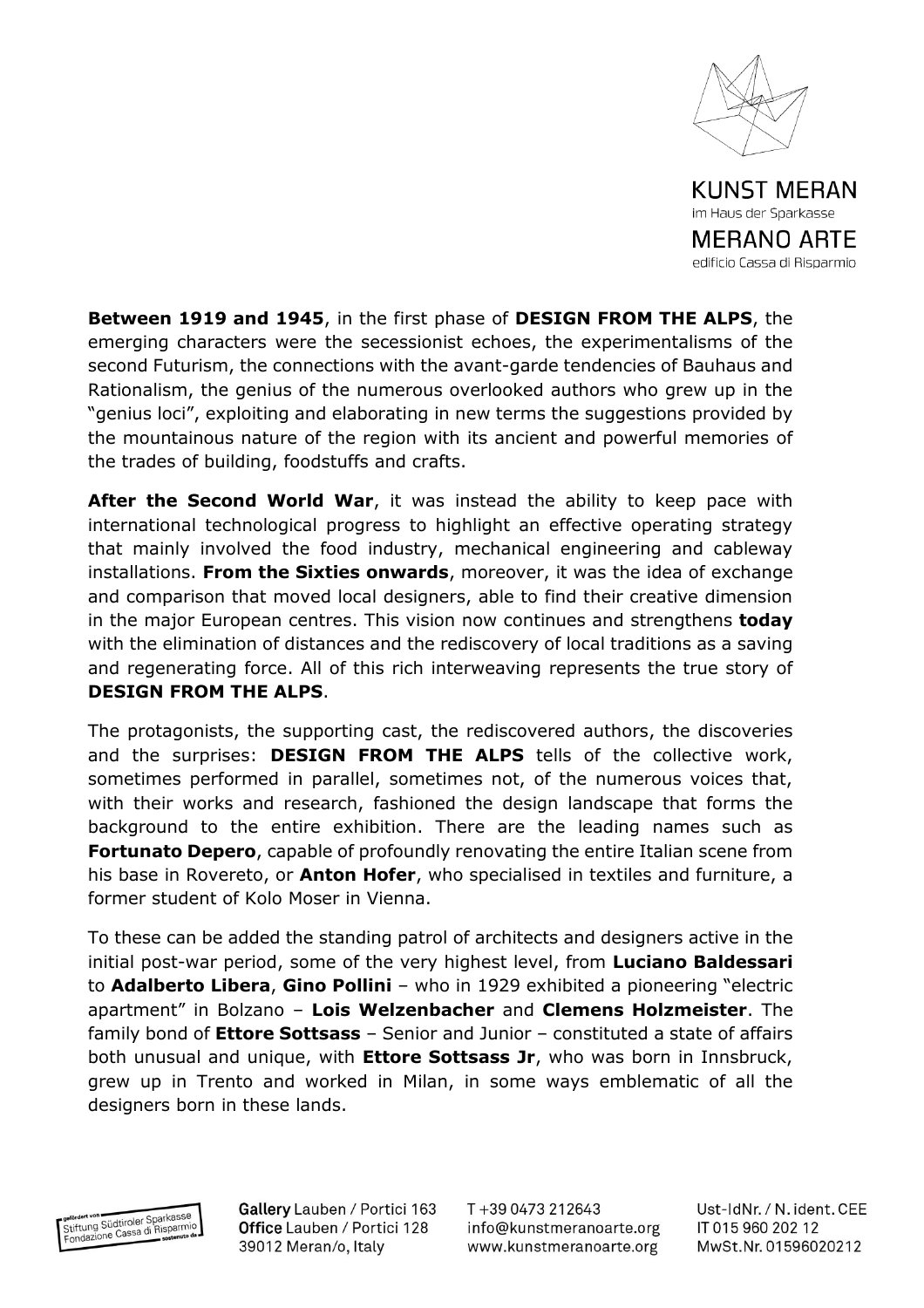

**MERANO ARTE** edificio Cassa di Risparmio

There are also many names that gradually appear in the decades closer to us, from **Dario Montagni** to **Othmar Barth**, **Gianni Pettena**, **Matteo Thun**, **Marco Zanini**, **Benno Simma**, **Baldessari & Baldessari**, **Kuno Prey** and **Dante Donegani**, right up to the latest important voices in contemporary design such as **Martino Gamper**, originally from Merano but now active internationally. These are just some of the top names, but all of them – some working anonymously under the wing of corporations, others truly unexpected in the guise of designers, such as the great American writer **Ezra Pound** who lived in Merano for many years – constitute the real surprise of **DESIGN FROM THE ALPS**.

Under the direction of Kunst Meran/Merano Arte as co-ordinator and manager of the entire project, the exhibition and catalogue of **DESIGN FROM THE ALPS** draws on an interdisciplinary collaboration between NABA (Nuova Accademia di Belle Arti) and the Free University of Bozen, with the aim of providing scientific support, the involvement of the creative potential of young designers in the form of the exhibition and catalogue and the advertising material and, finally, the representation and photography of the products.

The exhibition and catalogue of **DESIGN FROM THE ALPS** are curated by Claudio Larcher, Massimo Martignoni and Ursula Schnitzer, assisted by a large number of specialists and researchers who have been invited to draw up profiles and texts on the various topics.

## **Designers, companies and products**

Carlo Abarth, Reinhold Adolf, Aero Caproni, Aero Caproni CCC, Aeromere, Aicad Lizard, Amaro Alpino, Monica Armani, Augusta, Luciano Baldessari, Baldessari e Baldessari, Othmar Barth, Franz Bauman, Patrizia Bertolini, Bivacco fisso Apollonio, Walter Bosse, Broschek, Gianni Caproni, Jasmine Castagnaro, Christian Bartenbach, Codice Icona, William D'Alessandro, Debiasi Sandri, Ellinor Delugan / Hirschfeld, Fortunato Depero, Marco Dessì, DMAA (Delugan Meissl Associated Architects), Dante Donegani, Durst, Eisenkeil, Johann Emo Enrich, Ewo, Joachim Falser, Robert Fliri, Forst, Hans Fritz, Frumat, Martino Gamper, Sergio Giovanazzi, Erich Gottein, Matthias Gruber, Anton Hofer, Clemens Holzmeister, Hussl, Peter Huta, Oliver Irschitz, Marcello Jori, Georg Juen, Moritz Kessler, Kneissl, La Sportiva, Lama Bolzano, Lancia Viberti Iveco, Laverda, Leitner, Giovanni Lorenzi, Lupo Burtscher, Maia (Modello Avanzato di Intelligenza Artificiale), Nina Mair, Mariano Dallapè, Sebastian Mariner, Wenter Marini, Giancarlo Maroni, Miki



Gallery Lauben / Portici 163 Office Lauben / Portici 128 39012 Meran/o, Italy

T+39 0473 212643 info@kunstmeranoarte.org www.kunstmeranoarte.org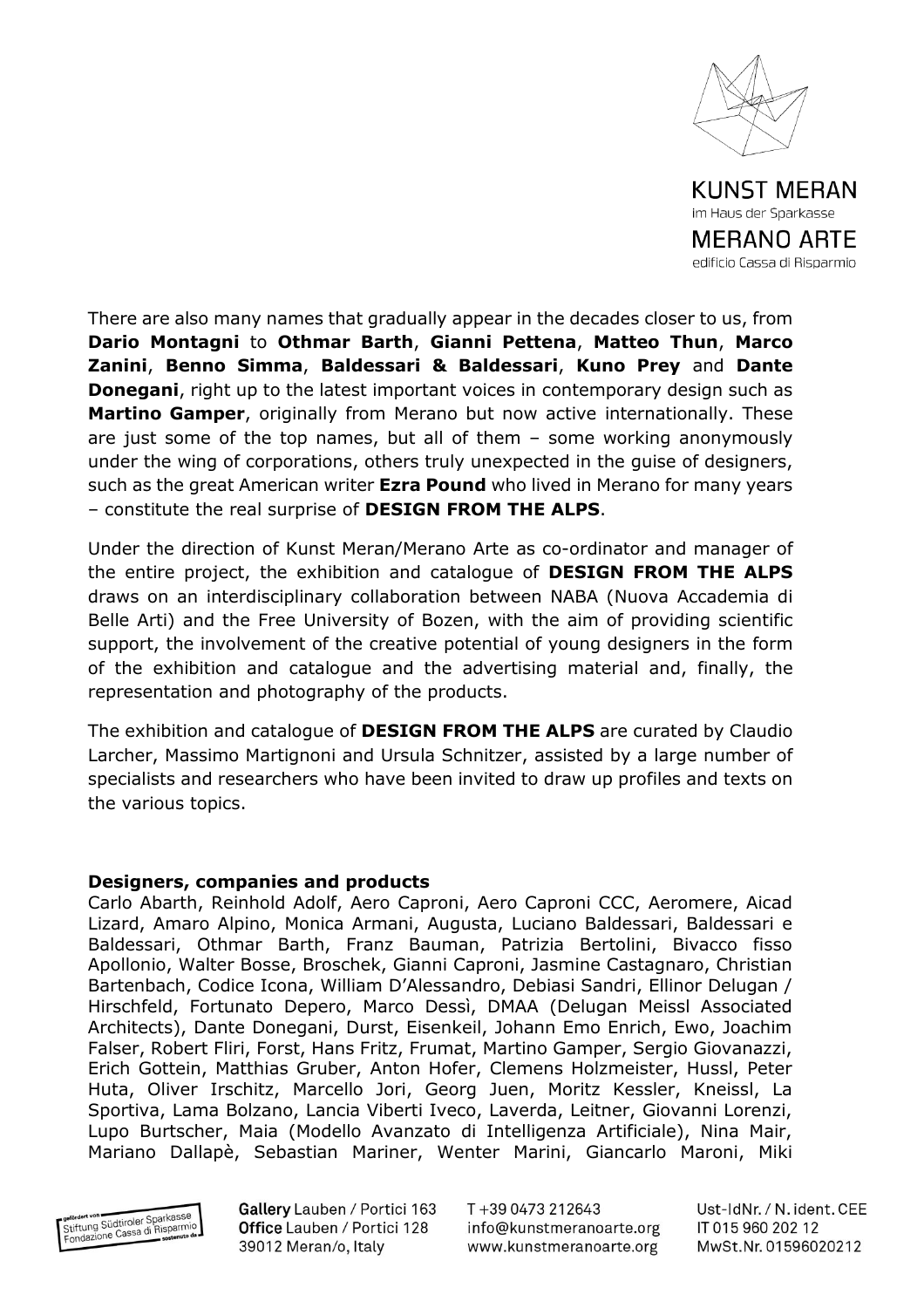

**KUNST MERAN** im Haus der Sparkasse

**MERANO ARTE** edificio Cassa di Risparmio

Martinek, Maurizio Martinelli, Luca Martorano, Viktor Matic, Siegfried Mazagg, Angiolo Mazzoni, MM Design, Dario Montagni, Oswald Oberhuber, Officine Brevetti Radi, Helmuth Ohnmacht, Liviana Osti, Paganella, Michelangelo Perghem Gelmi, Arrigo Perini, Gianni Pettena, Walter Pichler, Plank, Reinhard Plank, Gino Pollini, Matthias Pötz, Wilhelm Nicolaus Prachensky, Kuno Prey, Prinoth, Rolf Eugen Rehfeld, Riedel, Armando Ronca, Rossin, Rotaliana, Roy Ski, Salewa, Sarner, Scac, Schneider Rappel, Riccardo Schweizer, Guido Segalla, Sevi , Danilo Silvestrin, Benno Simma, Francesco Sommacal, Ettore Sottsass jr., Ettore Sottsass sr., Star T, Robert Maria Stieg, Wilhelm Stigler, Erwin Stricker, Stubai, Swarovsky , Swarovsky Optik, Techno Alpin, Harry Thaler, Thun, Matteo Thun, Sebastiano Tonelli, Tyrolit, Unda, UpSens, Lois Welzenbacher, Wetscher, Hans Peter Zangerl, Marco Zanini, Christian Zanzotti, Zilla, Josef Zotti, Zuegg.

## **The catalog**



Edited by Claudio Larcher, Massimo Martignoni, and Ursula Schnitzer

Texts: Antonino Benincasa, Nicoletta Boschiero, Hans Heiss, Hans Höger, Claudio Larcher, Massimo Martignoni, Gabriellla Parisi, Gianni Pattena, Kuno Prey, Siegfried de Rachewiltz, Matteo Thun

Graphic design:Freie Universität Bozen / Libera Università di Bolzano – Antonino Benincasa, Claudia Gelati, Malthe Thies Wöhler mit / con / with Luise Krumbein Nicolai Martini | Daniel Georg Schiechl

Scheidegger & Spiess Verlag, Zürich ISBN 9783858816498 460 pages 360 images Euro 48,00

gefördert von<br>Stiftung Südtiroler Sparkasse<br>Fondazione Cassa di Risparmio

Gallery Lauben / Portici 163 Office Lauben / Portici 128 39012 Meran/o, Italy

T+39 0473 212643 info@kunstmeranoarte.org www.kunstmeranoarte.org